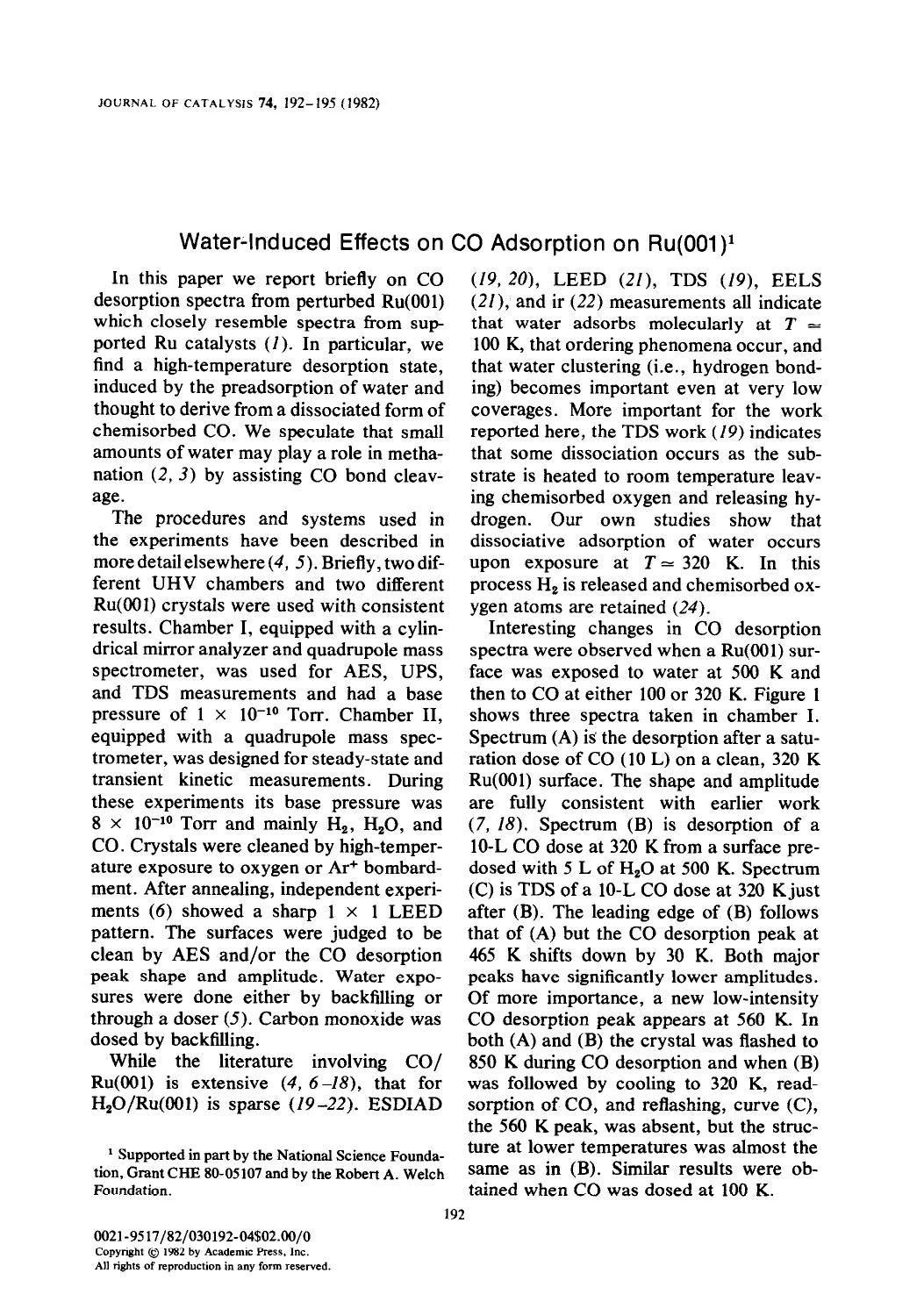

FIG. 1. CO desorption from  $Ru(001)$ . Heating rate = 13 K  $s^{-1}$ . (A) Following 10-L CO exposure at 320 K on clean Ru(OO1); (B) following 10-L CO exposure at 320 K on Ru(001) predosed with 5 L H<sub>2</sub>O at 500 K; (C) 10 L CO following (B).

The water exposure temperature is important. Dosing both  $H<sub>2</sub>O$  and CO at 320 K gave a CO desorption spectrum with peaks at 405 and 460 K (5 to 10 K shift from (A) of Fig. 1) and some intensity, suggesting the beginning of a new feature, in the region around 600 K but no resolvable peak as in (B) of Fig. 1.

During the TDS experiments of Fig. 1, no detectable amounts of  $H_2$ ,  $H_2O$ , and  $CO_2$ were evolved from the substrate. AES measurements following H<sub>2</sub>O adsorption at 500 K(i.e., at the start of  $(B)$  in Fig. 1) show that 0.13 ML (monolayer) of oxygen was present. Coverages are based on the number of Ru atoms exposed and are calibrated assuming the  $2 \times 2$  LEED structure observed for our oxygen-saturated surface (6) is 0.5 ML. After flashing, this amount was reduced to about  $0.1$  ML (start of  $(C)$  in Fig. 1). Since neither  $H_2O$  nor  $CO_2$  was evolved during flashing, the loss of surface oxygen is attributed to penetration beneath the surface  $(12)$ . This data suggest that some form of chemisorbed oxygen induces the formation of the high-temperature state of CO.

LEED data show a full set of weak halforder beams after a 5-L exposure to  $H_2O$ at 500 K. No half-order beams were observed upon exposure to  $H<sub>2</sub>O$  at 320 K. These results suggest that disordered oxygen overlayers with some  $(2 \times 2)$  character are formed at these temperatures.

In separate experiments spanning a much broader range of oxygen coverages,  $O_2$  was used as a source of surface oxygen atoms. Over the oxygen coverage range 0 to 0.5 ML, no high-temperature state was ever observed in subsequent CO desorption. However, the two CO desorption peaks (415 and 465 K) were altered in the same way as spectra  $(B)$  and  $(C)$  of Fig. 1. These results have been discussed earlier (4). Figure 2 shows, for TDS in chamber II, two CO desorption spectra: (A) is for a clean surface and (B) is for a surface covered with about 0.1 ML of oxygen. There is no hint of a high-temperature CO state in (B). Similar results were obtained for various  $O_2$ 



FIG. 2. CO desorption from Ru(001). Heating rate  $=$  $28$  K s<sup>-1</sup>. (A) Following 15-L CO exposure at 320 K on clean Ru(OO1); (B) following 15-L CO exposure at 320 K on a  $Ru(001)$  surface predosed in  $O<sub>2</sub>$  (0.1 ML).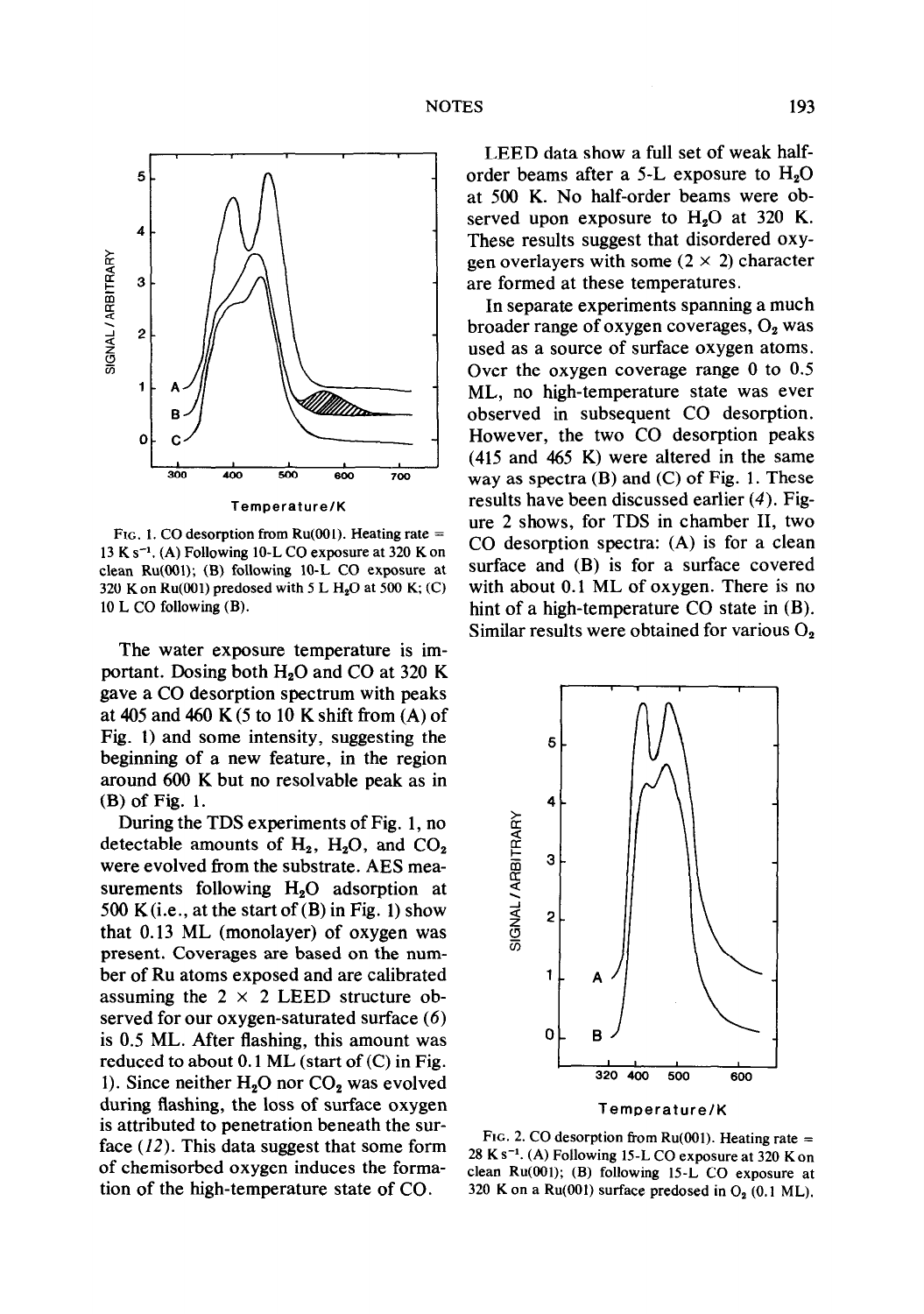exposure temperatures between 320 and 500 K.

Attempts to detect the high-temperature CO state using He11 UPS were unsuccessful because of the small amount of this species present and our inability to fully depopulate the 435 K state of Fig. 1. After exposure to 5 L  $H<sub>2</sub>O$  at 500 K, 10 L CO at 320 K, and warming to  $\approx$ 480 K to remove most of the CO, the UPS spectra were interpretable as a superposition of chemisorbed oxygen atoms (23) and molecular CO (23).

The high-temperature CO desorption was also produced in a steady background of H20. Figure 3 shows TDS data taken in chamber II with a background of  $1 \times 10^{-8}$ Torr of  $H_2O$ . If the substrate is heated to 1600 K to desorb oxygen, cooled to 320 K (water constantly present), and exposed to 15 L of CO, the flash (A) to 650 K shows the high-temperature state. Immediate cooling and reexposure to 15 L of CO gives no hightemperature state, curve (B), even though  $1 \times 10^{-8}$  Torr of water is present (exposure to  $H_2O \approx 3$  L, but mainly at low T.

Exposure to 5 L  $H_2O$  at 500 K in chamber I followed by flashing, without CO exposure, gives no detectable high-temperature CO desorption peak and confirms that the 560 K CO state is not derived from bulk carbon segregating to the surface during high-temperature water exposure. Moreover, we find no evidence for surface impurities such as S or C in any of our experiments, but we cannot rule out small amounts of surface carbon (9) which might reduce the CO bond strength in coadsorption (27). In any case surface carbon does not appear to be a prerequisite to the formation of the high-temperature state. However, the 560 K state is observed when a clean Ru(001) surface is left overnight at room temperature in an ambient of  $5 \times$  $10^{-10}$  Torr (mainly CO and H<sub>2</sub> with a small amount of  $H_2O$ ). We speculate that this is the result of a slow reaction between adsorbed CO and background  $H_2O$ .

A very similar CO desorption peak



Temperature/K

F<sub>IG</sub>. 3. CO desorption from Ru(001) in a background of  $10^{-8}$  Torr of water. (A) was obtained by flashing to 1600 K to remove adsorbed oxygen, cooling to 320 K in  $10^{-8}$  Torr of H<sub>2</sub>O, exposing to 15 L of CO, and flashing to 650 K. (B) was obtained immediately after (A) by cooling to 320 K, reexposing to 15 L of CO, and flashing.

 $(560)$  K) has been reported by Fuggle et al. (23) after electron beam damage of a COcovered Ru(OO1) surface. These authors give a thorough discussion of this state and a similar state observed on tungsten (25, 26). It is thought that dissociated CO or at least a CO species with both strong metal-carbon and strong metal-oxygen interactions is involved. Electron beam-damaged CO/Ru(OOl) shows XPS and UPS features characteristic of chemisorbed oxygen just as observed here. We suggest then that chemisorbed oxygen formed by the electron beam interaction may interact with coadsorbed CO to give the high-temperature states.

In a very interesting study on aluminasupported Ru, Low and Bell  $(I)$  find evidence for a high-temperature  $(\sim 600 \text{ K})$  CO desorption state. Our results indicate that the formation of this state does not require